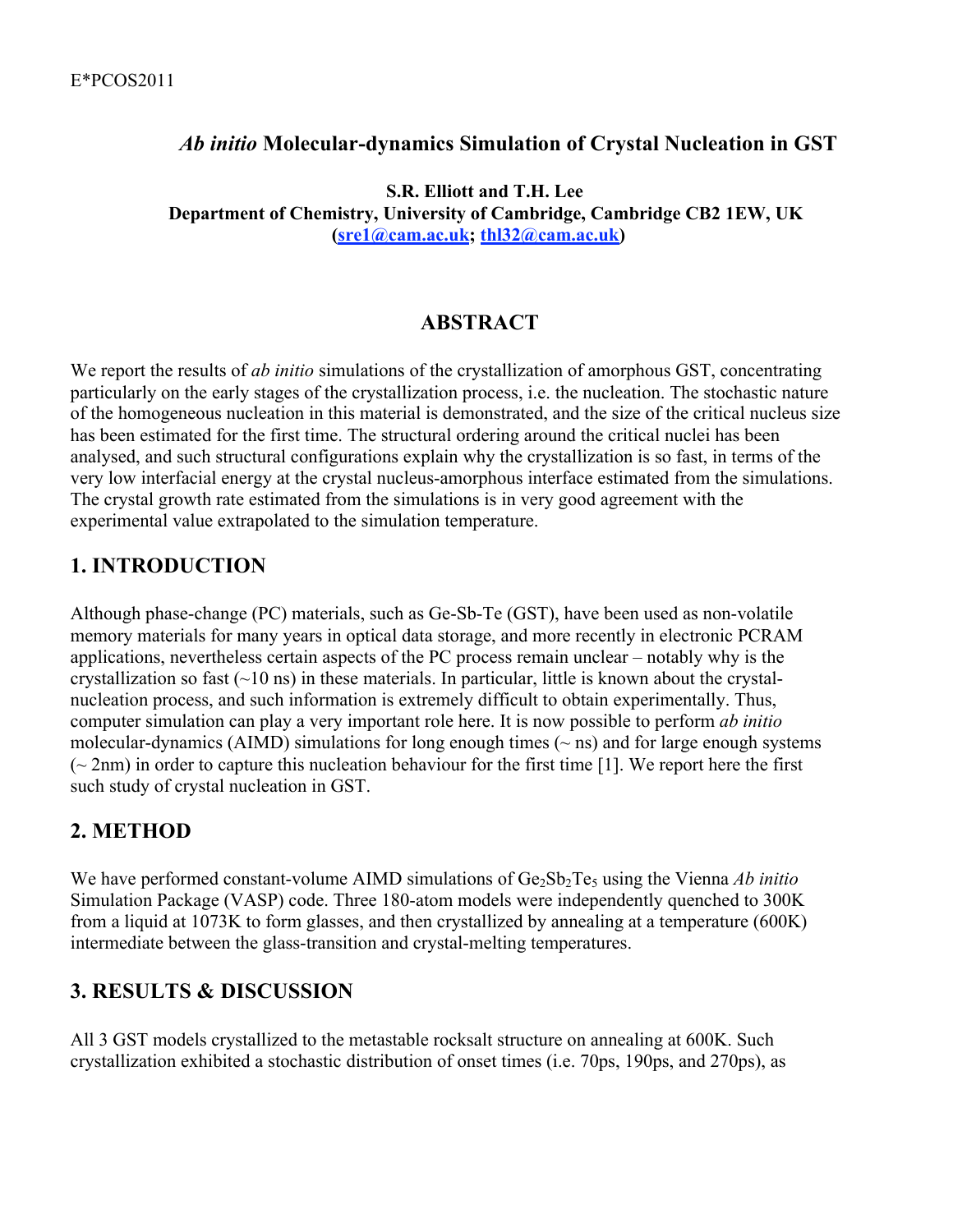observed in experiments [2] and assumed in classical nucleation theory (CNT) [3]. Three distinct phases in the crystallization process can be distinguished: I, an incubation period during which  $(Ge, Sb)$ <sub>2</sub>Te<sub>2</sub> 4-rings constantly form and disappear, a small proportion of which also form transient layered structures comprising the rings and also isolated  $(Ge, Sb)$ <sub>4</sub>Te<sub>4</sub> cubes; II, a period in which locally ordered layer structures and the number of cubes start to grow, and at the end of which a critical nucleus of connected cubes is formed; III, a period in which the crystal grows outwards from the nucleus. The critical nucleus size found from these simulations for annealing at 600K is a cluster comprising  $\sim$  7 cubes. If this cluster size corresponds to the actual critical-nucleus size, the interfacial energy between the metastable rocksalt phase of GST and the amorphous phase, calculated from CNT, is  $\sim$ 5 mJ/m<sup>2</sup>; that is approximately an order of magnitude smaller than that between the hexagonal and liquid phases of GST (40 mJ/m<sup>2</sup>) [4]. The (logarithm) of the crystal-growth rate found for all 3 simulations has the average value  $\ln u(pm/s) = 29.3$ , which compares very favourably with values in the range 24-29 extrapolated to  $T = 600K$  from the experimental growth data for GST (i.e., an activation energy of  $2.35 + (-0.05 \text{ eV} [5])$ .

The most significant features found during the crystallization process are: i) formation of a cluster of cubes of atoms in the region of an ordered planar structure; ii) growth of that cluster, preceded by growth of a layer of planes at the interface. Such behavior was not observed for transient structural units in the incubation period I. It can be speculated that the interfacial energy between the crystal cluster and the surrounding amorphous phase is significantly reduced due to the presence of the shell of planes (having the same bond orientation as that of the cluster of cubes) at the interface, thereby facilitating crystallization. The interfacial energy between the metastable rocksalt and amorphous phases of GST is also expected to be anomalously small because of the very similar (defective) octahedral atomic coordination in both solid phases of this material, consistent with the low interfacial energy described previously. It should be emphasized that, in GST, this is possible because the average bond angles are all  $\sim$ 90 $^{\circ}$ , which facilitates the formation of the intermediate structure.

## **CONCLUSIONS**

*Ab initio* molecular-dynamics simulations of the thermally induced crystallization of the phase-change memory material GST have provided the first estimate for the critical crystal-nucleus size, viz.  $\sim$ 7 (Ge,Sb)4Te4 cubes. The simulated crystal-growth rate is in good agreement with the experimental value extrapolated to the simulated annealing temperature (600K).

#### **REFERENCES**

- 1. J. Hegedus and S. R. Elliott, Nat. Mater. **7**, 399 (2008)
- 2. B.-S. Lee et al., Science **326**, 980 (2009).

3. K. F. Kelton and A. L. Greer, 'Nucleation in Condensed Matter: Applications in Materials and Biology' (Elsevier, Oxford, 2010), p. 279-329.

- 4. J. A. Kalb, F. Spaepen, and M. Wuttig, J. Appl. Phys. **98**, 054910 (2005).
- 5. J. Kalb, F. Spaepen, and M. Wuttig, Appl. Phys. Lett. **84**, 5240 (2004).